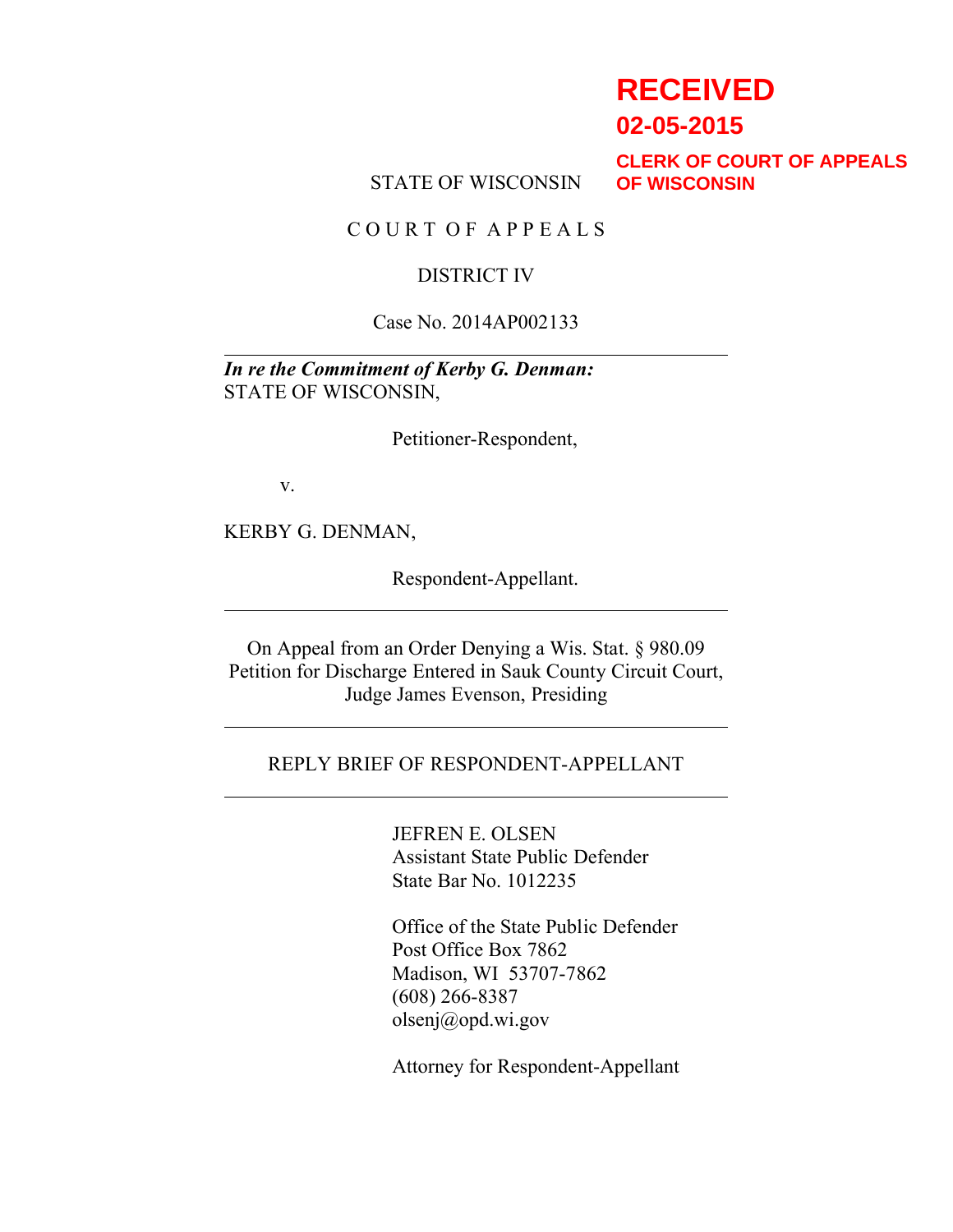### **TABLE OF CONTENTS**

| <b>ARGUMENT</b> |  |  |
|-----------------|--|--|
|-----------------|--|--|

Denman's Petition for Discharge was Supported by New Research not Previously Considered by a Trier of Fact, and that Research is Sufficient to Allow a Reasonable Trier of Fact to Conclude Denman is not a Sexually Violent Person. ..........................................................................1

|--|--|

### **CASES CITED**

| Charolais Breeding Ranches, Ltd. v.                  |  |
|------------------------------------------------------|--|
| <b>FPC Securities Corp.,</b>                         |  |
| 90 Wis. 2d 97, 279 N.W.2d 493 (Ct. App. 1979)  2, 3  |  |
| <b>Daubert v. Merrell Dow Pharmaceuticals, Inc.,</b> |  |
|                                                      |  |
| State v. Alger,                                      |  |
| $2015$ WI 3, Wis. 2d,                                |  |
|                                                      |  |
| State v. Arends,                                     |  |
| 2010 WI 46, 325 Wis. 2d 1,                           |  |
|                                                      |  |
| State v. Ermers,                                     |  |
| 2011 WI App 113, 336 Wis. 2d 451,                    |  |
|                                                      |  |
|                                                      |  |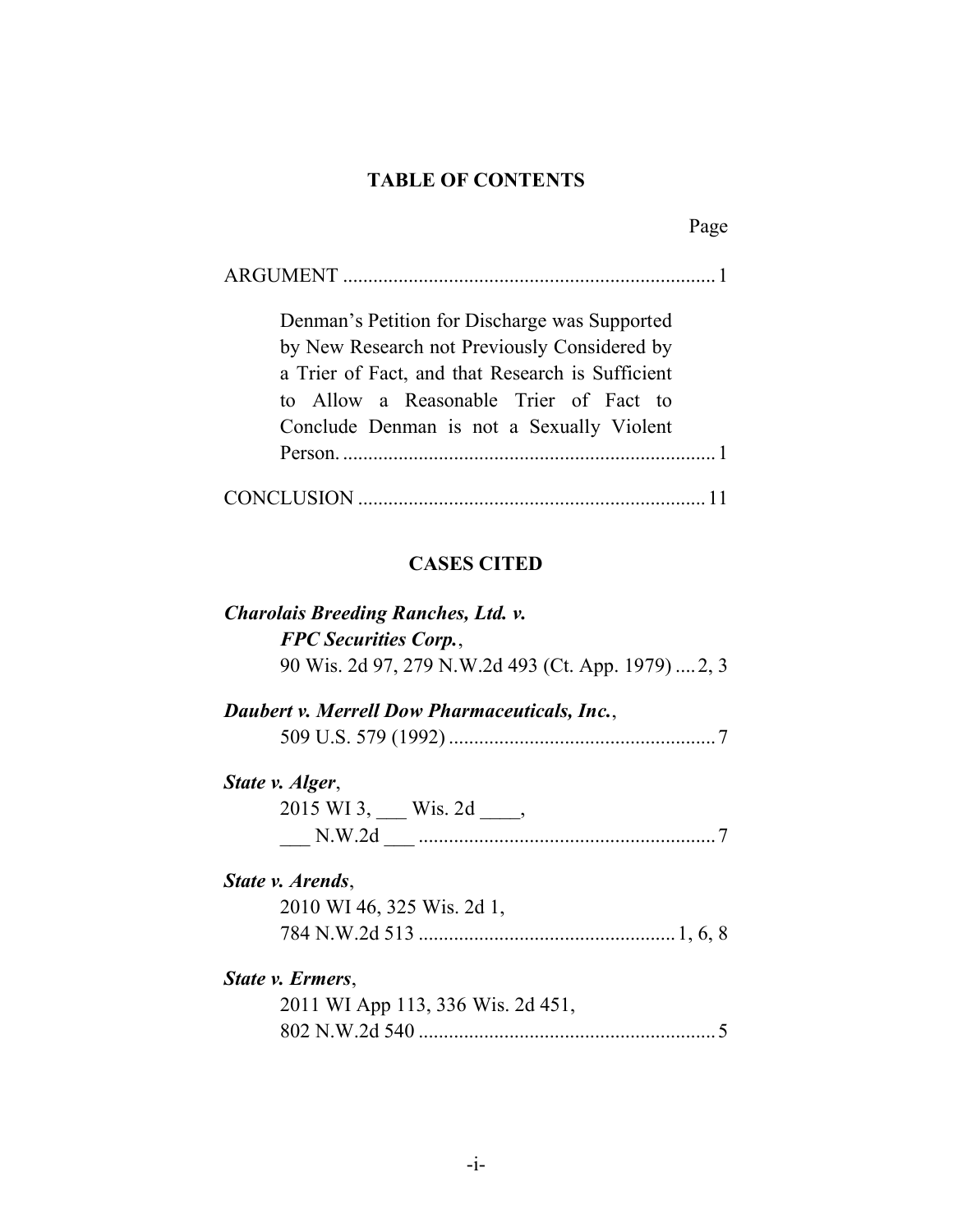| State v. Fowler,                  |  |
|-----------------------------------|--|
| 2005 WI App 41, 279 Wis. 2d 459,  |  |
|                                   |  |
| State v. Kruse,                   |  |
| 2006 WI App 179, 296 Wis. 2d 130, |  |
|                                   |  |
| State v. Peters,                  |  |
| 192 Wis. 2d 674, 534 N.W.2d 867   |  |
|                                   |  |
| State v. Petit,                   |  |
| 171 Wis. 2d 627, 492 N.W.2d 633   |  |
|                                   |  |
| State v. Pocan,                   |  |
| 2003 WI App 233, 267 Wis. 2d 953, |  |
|                                   |  |
| State v. Richard,                 |  |
| 2014 WI App 28, 353 Wis. 2d 219,  |  |
|                                   |  |
| State v. Schulpius,               |  |
| 2012 WI App 134, 345 Wis. 2d 351, |  |
|                                   |  |
| State v. Thiel,                   |  |
| 2004 WI App 140, 275 Wis. 2d 421, |  |
|                                   |  |
| Watson v. State,                  |  |
|                                   |  |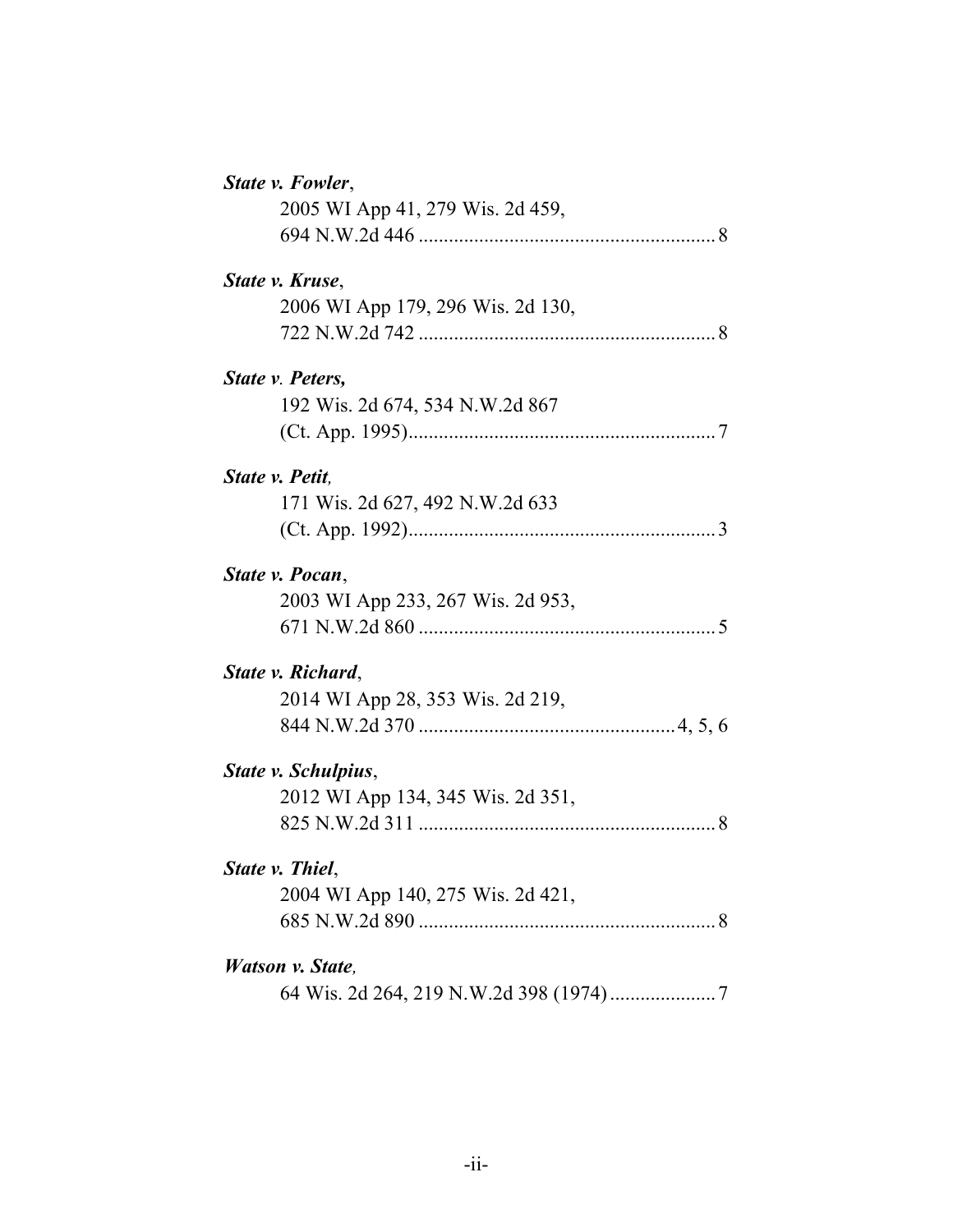### **STATUTES CITED**

# Wisconsin Statutes

# **OTHER AUTHORITIES CITED**

| R.K. Hanson, D. Thornton, L.-M. Helmus, and         |  |
|-----------------------------------------------------|--|
| K.M. Babchishin, What Sexual Recidivism             |  |
| <b>Rates Are Associated with Static-99R and</b>     |  |
| Static-2002R Scores?, Sexual Abuse: A Journal       |  |
| of Research and Treatment (Jan. 15, 2015)           |  |
|                                                     |  |
| L. Helmus, R.K. Hanson, D. Thornton, K.M.           |  |
| Babchishin, & A.J.R. Harris, <i>Absolute</i>        |  |
| <b>Recidivism Rates Predicted by Static-99R and</b> |  |
| <b>Static-2002R Sex Offender Risk Assessment</b>    |  |
| Tools Vary Across Samples: A Meta-Analysis,         |  |
| 39 Criminal Justice & Behavior 1148 (2012)  10      |  |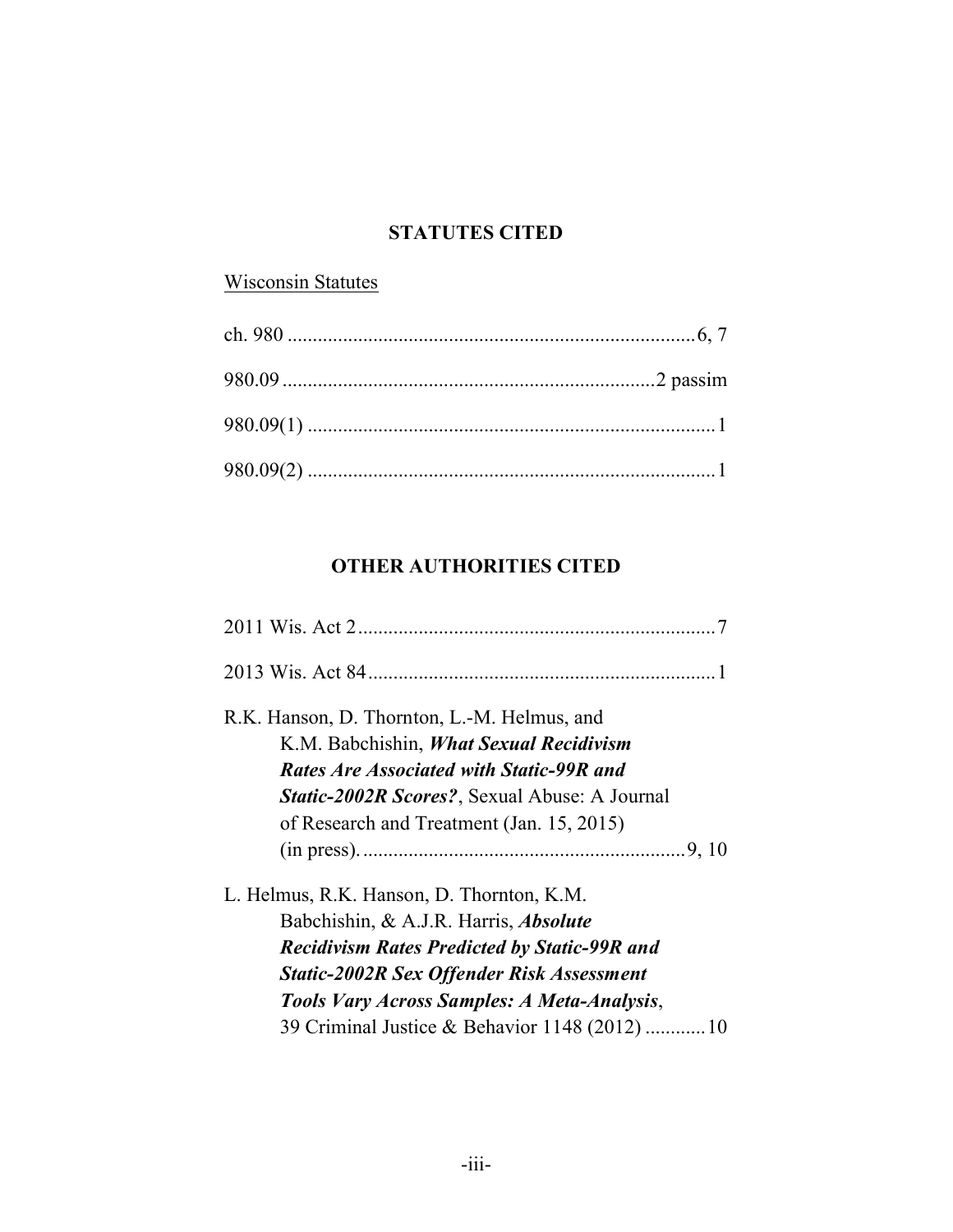| A. Phenix, L.-M. Helmus, & R.K. Hanson,          |  |
|--------------------------------------------------|--|
| <b>Static-99R &amp; Static-2002R Evaluator's</b> |  |
|                                                  |  |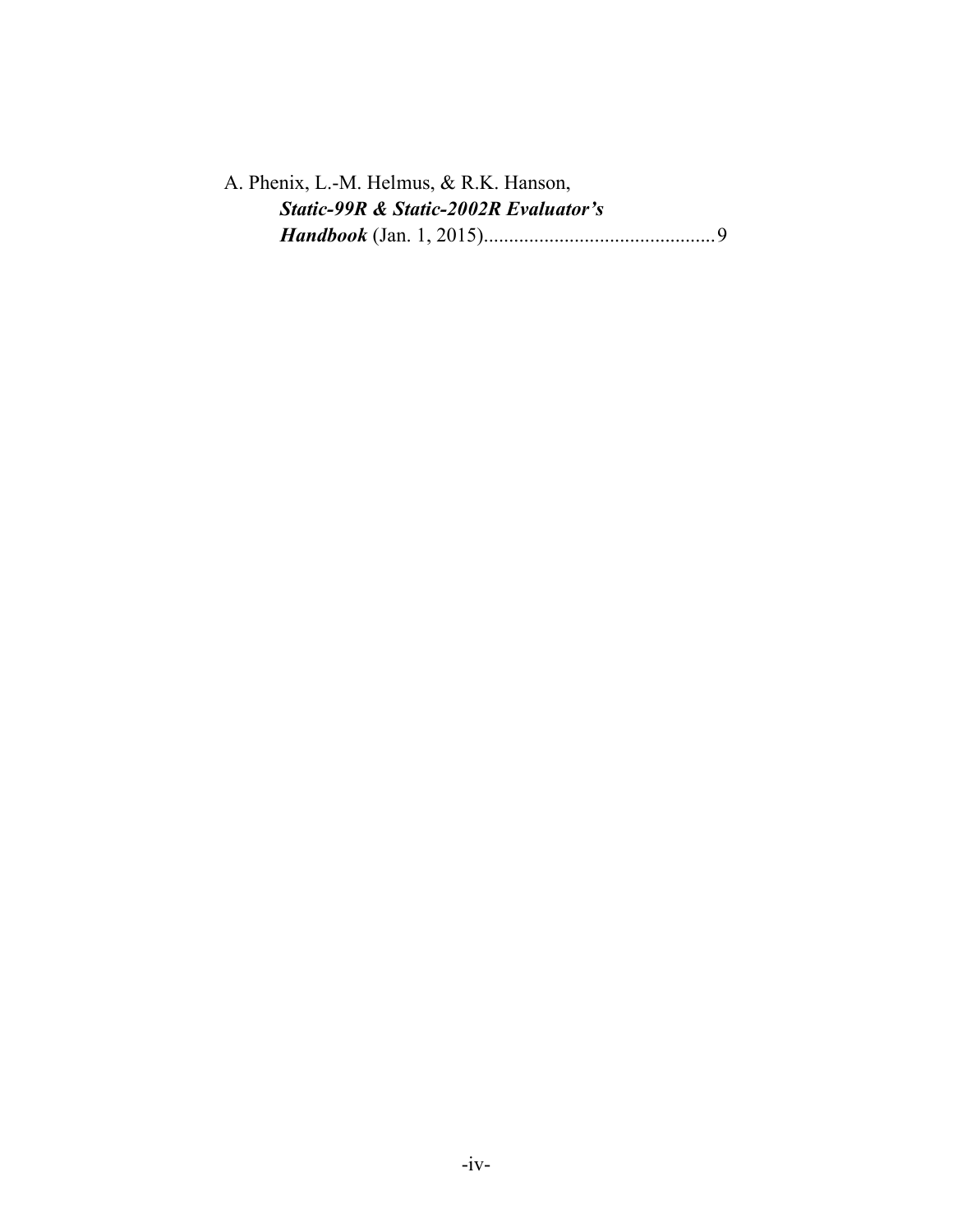#### **ARGUMENT**

Denman's Petition for Discharge was Supported by New Research not Previously Considered by a Trier of Fact, and that Research is Sufficient to Allow a Reasonable Trier of Fact to Conclude Denman is not a Sexually Violent Person.

As the state recognizes (brief at 6), the circuit court implicitly found that Kerby Denman's 2013 discharge petition satisfied the standard under Wis. Stat. § 980.09(1) and so proceeded to the second step of the process under § 980.09(2), which is "to determine whether the documents and arguments before the court contain 'facts from which the court or jury may conclude that the person does not meet the criteria for commitment as a sexually violent person.'" *State v. Arends*, 2010 WI 46, ¶37, 325 Wis. 2d 1, 784 N.W.2d 513. Review under this second step is "limited." *Id***.**, ¶¶38, 43. "The circuit court must determine whether the enumerated items contain *any* facts from which a reasonable trier of fact could conclude that the petitioner does not meet the criteria for commitment as a sexually violent person." *Id.*,  $\P$ 43 (emphasis added).<sup>1</sup>

The circuit court denied Denman's petition on the ground that it was "not based on new facts or professional

 $\frac{1}{1}$  $<sup>1</sup>$  As noted in Denman's brief-in-chief (at 7 n.6), the circuit court</sup> applied the statutory standard in effect before it was amended by 2013 Wis. Act 84, and Denman contends that was the applicable standard. While the state suggests the Act 84 amendment could be applied to Denman's petition (brief at 4 n.1), it does not ask this court to do so and with one exception (*id*. at 11) its brief cites the pre-Act 84 standard (*id*. at 4, 6, 11, 14). Thus, this case should be decided using the pre-Act 84 standard.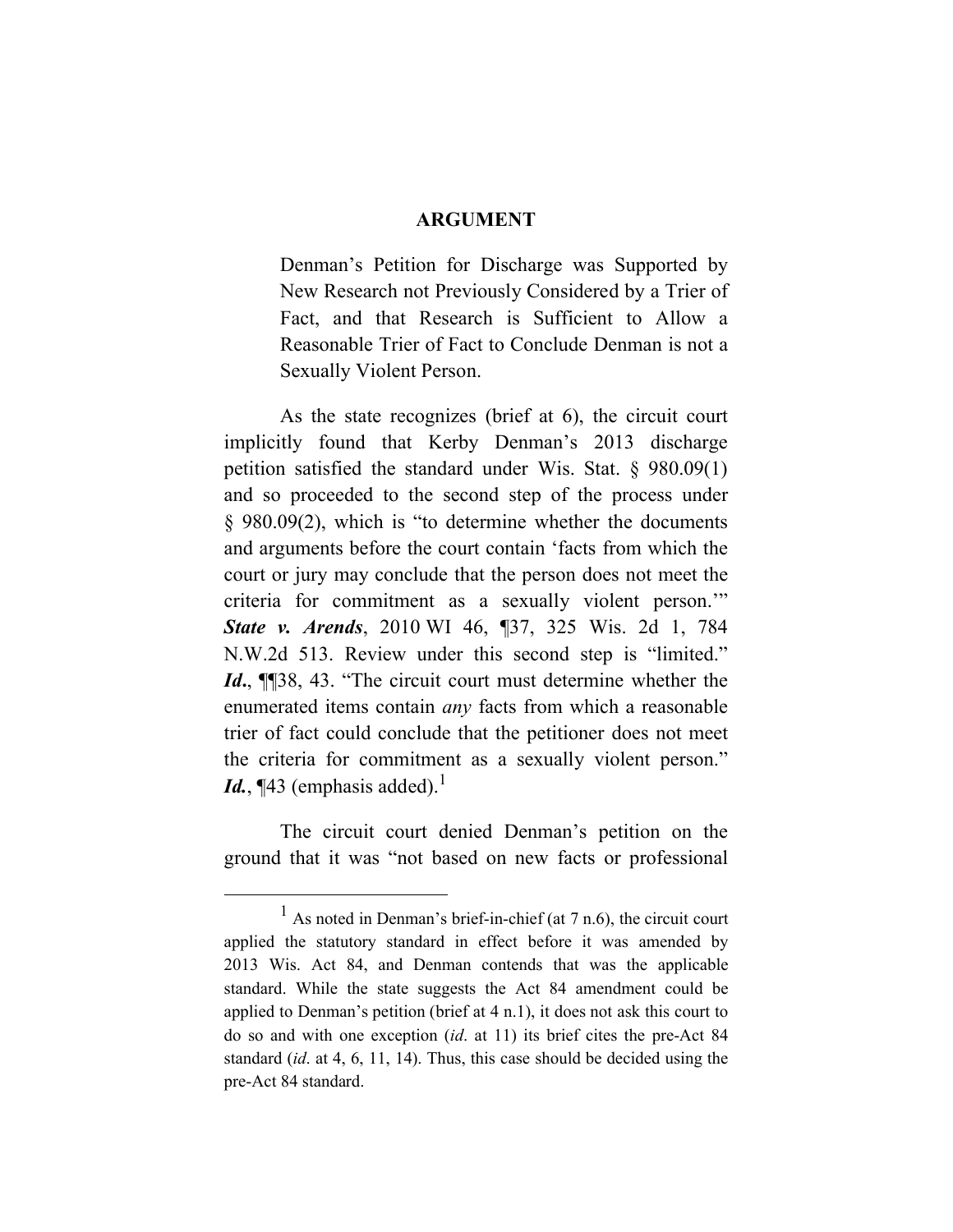information or research that was not previously considered." (176:3; A-Ap. 103). As described in Denman's brief-in-chief (at 2-6), the circuit court rejected Denman's claim that his evaluator, Lakshmi Subramanian, used new research to support her conclusion, the new research being that the Violence Risk Scale – Sex Offender Version (VRS-SO) can be used to select the appropriate Static-99R reference group for the offender. (168:9-10). The circuit court concluded that Subramanian's use of the VRS-SO was not "new" because that instrument was available for use at the time of Subramanian's previous evaluation in 2011 and the discharge trial in 2012. (176:3; A-Ap. 103).

In his brief-in-chief (at 11-19), Denman argued that the circuit court's conclusion was wrong because, under the cases interpreting § 980.09, what matters is whether the new professional knowledge or research was *considered* at a prior proceeding, not whether it was merely in existence and *could* have been considered. The state does not expressly address this argument. It does make a passing reference to the VRS-SO being in existence at the time of the previous discharge proceeding (brief at 13), but it does not develop an argument that the mere availability of research in the past, as opposed to consideration of that research, precludes its use in a subsequent proceeding. Indeed, it even acknowledges that an expert's opinion "must be based on matters that were not already considered" in a prior proceeding. (State's brief at 5). Accordingly, the state has conceded that the circuit court was wrong to deny Denman's petition on the ground that the VRS-SO was "available" and could have been used during the prior proceedings. *Charolais Breeding Ranches, Ltd. v. FPC Securities Corp.*, 90 Wis. 2d 97, 109, 279 N.W.2d 493 (Ct. App. 1979) (unrefuted arguments are deemed to be conceded); *State v. Petit,* 171 Wis. 2d 627, 646-47, 492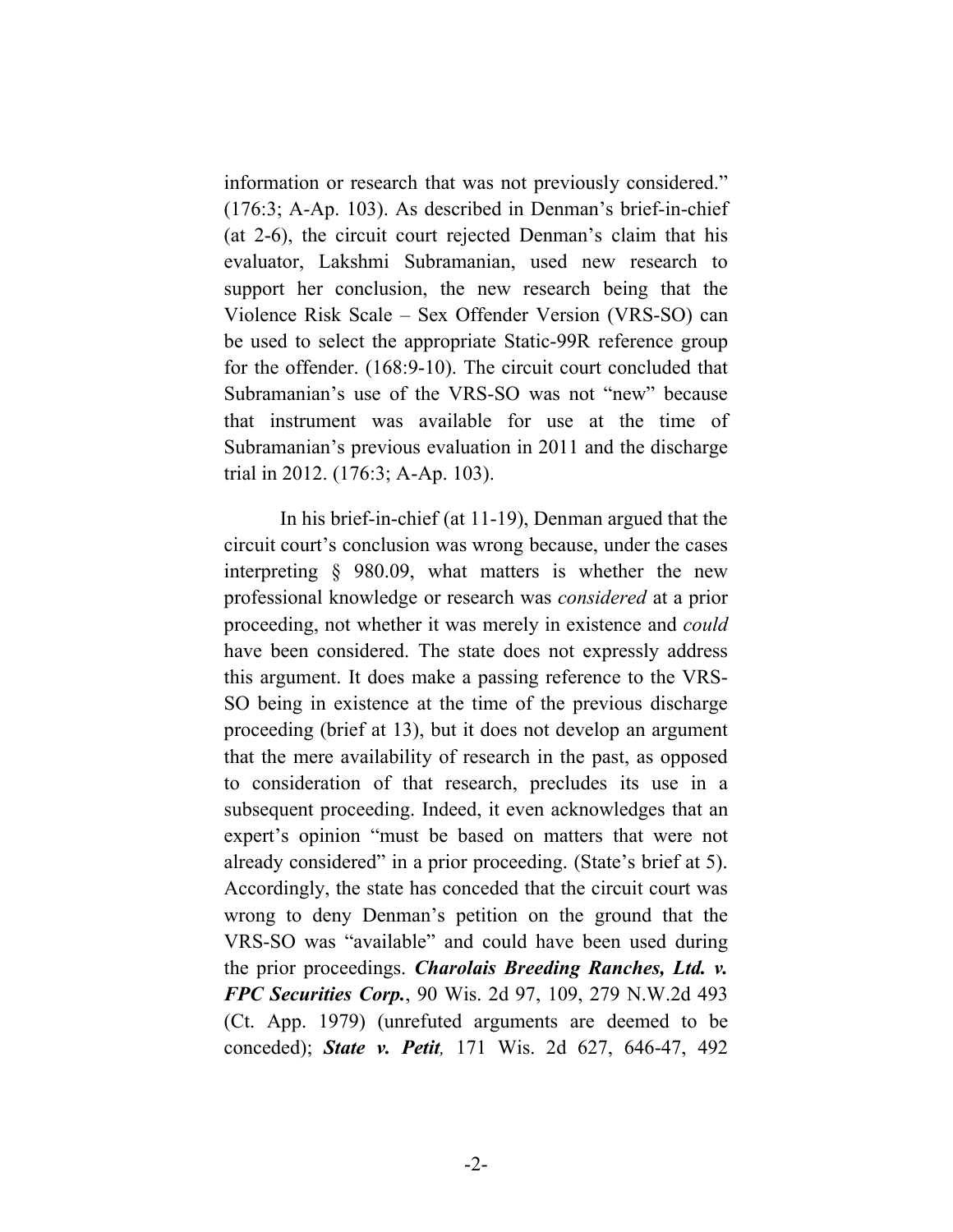N.W.2d 633 (Ct. App. 1992) (this court declines to address undeveloped argument) .

Denman also argued that the research about the use of the VRS-SO to select a Static-99R reference group was not considered in his 2012 discharge proceeding (brief-in-chief at 20-21) and, indeed, *could not* have been considered because the research was not available until after the 2012 discharge hearing. (*id*. at 18-19). The state (brief at 10) concedes that no expert applied the VRS-SO in the 2012 discharge proceeding. Further, it does not dispute Denman's claim that Subramanian *could not* have applied the VRS-SO in her 2011 evaluation or at the April 2012 discharge trial in the way she did in her 2013 evaluation, so the state has conceded that point, too. *Charolais Breeding*, 90 Wis. 2d at 109.

Having effectively conceded that the circuit court was wrong to deny Denman's petition on the ground that the VRS-SO—and, by implication, the research regarding the way she used the VRS-SO in her 2013 evaluation—was "available" and could have been used during the prior proceedings, the state instead argues that the use of the VRS-SO to find the appropriate Static-99R reference group is not new evidence for purposes of § 980.09 because: 1) the VRS-SO was applied to the same historical facts of Denman's case that were present in 2012; and 2) the VRS-SO is not widely accepted or reliable. For the following reasons, these claims must be rejected.

### *Application of the VRS-SO to the historical facts of the case*

First, the state argues, Subramanian's use of the VRS-SO is not new evidence because it does not change "any of the underlying facts of Denman's case" (brief at 10) but instead "relied on" the facts of the case that had already been presented to the circuit court (brief at 11). It is true, of course,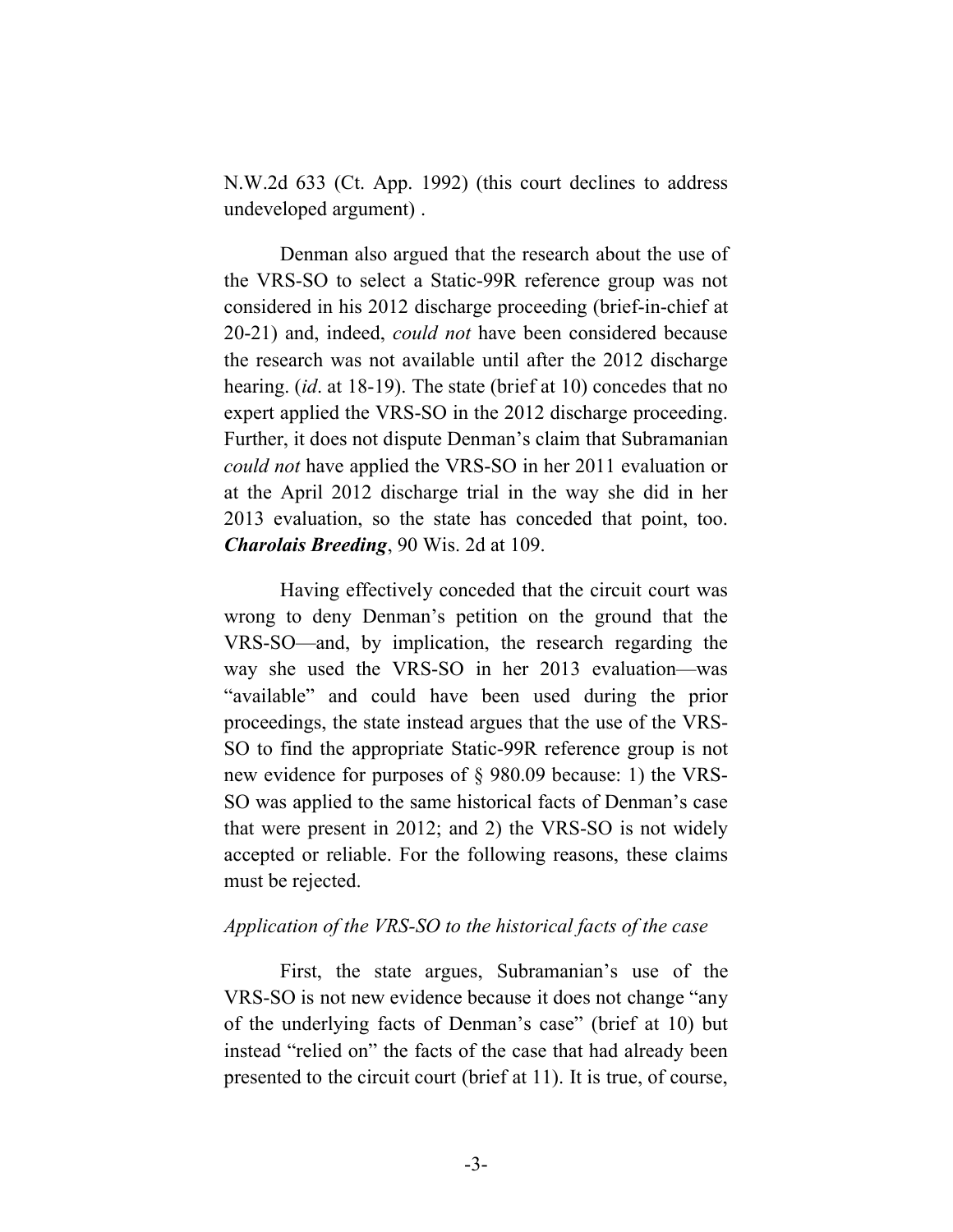that the VRS-SO does not and can not change the historical facts of Denman's case. But that is true of *any* new professional knowledge or research that involves interpreting the facts of a case and figuring out whether the facts show the respondent has a mental disorder or is likely to reoffend.

Consider, for example, *State v. Richard*, 2014 WI App 28, 353 Wis. 2d 219, 844 N.W.2d 370 (*Richard II*), where the respondent was evaluated using the updated norms of the Static-99R. Because that instrument looks at a respondent's static factors, the application of the Static-99R necessarily relied on the same historical facts as those considered in previous evaluations; indeed, the state made just that point in arguing the petition should be denied, and the circuit court apparently agreed. *Id.*, ¶¶9, 15. But this court concluded the new version of the Static-99 was still new evidence for purposes of § 980.09 despite its application to the existing historical fact:

> [A] petition alleging a change in a sexually violent person's status based upon a change in the research or writings on how professionals are to interpret and score actuarial instruments is sufficient for a petitioner to receive a discharge hearing, if it is properly supported by a psychological evaluation applying the new research.

*Id.*, ¶20. This holding follows from the well-established rule that a change of historical fact about the respondent himself is not the only kind of new evidence that matters under § 980.09. Instead, the change in condition to which the statute refers includes:

> not only a change in the person himself or herself, but also a change in the professional knowledge and research used to evaluate a person's mental disorder or dangerousness, if the change is such that a fact finder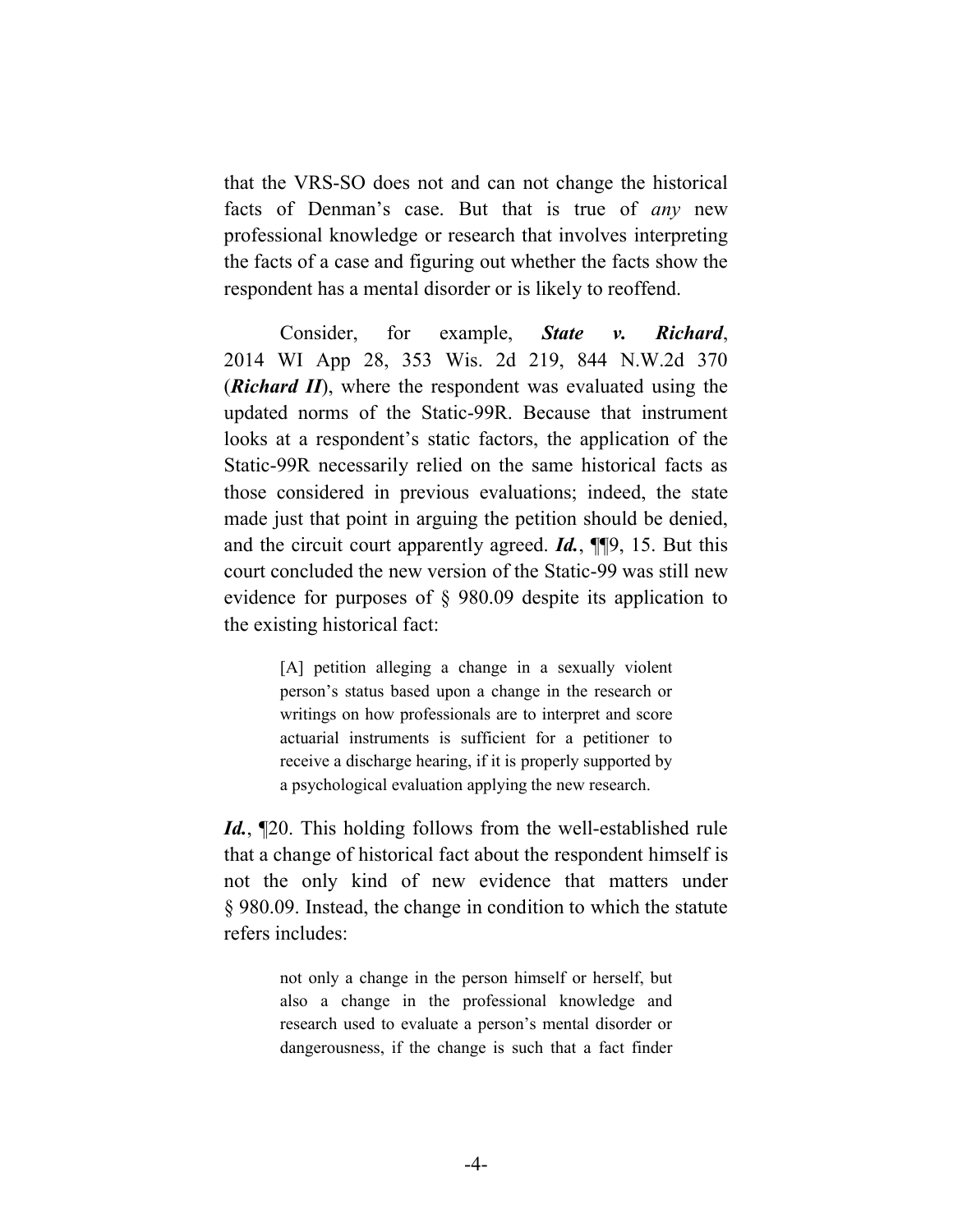could conclude the person does not meet the criteria for a sexually violent person.

*State v. Ermers*, 2011 WI App 113, ¶34, 336 Wis. 2d 451, 802 N.W.2d 540. *Cf. State v. Pocan*, 2003 WI App 233, 267 Wis. 2d 953, 671 N.W.2d 860 (under previous version of § 980.09, a petitioner is entitled to a discharge hearing despite there being no improvement in his condition because of new actuarial tables which showed a reduced reoffense risk).

Thus, when the new evidence cited in a discharge petition is a change in professional knowledge or research, it does not matter that the new knowledge or research is used to interpret or analyze the same historical facts considered in previous proceedings. As in *Richard II*, what matters is that there is new research that was not previously considered and that is used to evaluate the historical facts of the case. In this case the new, previously unconsidered research addressed the use of the VRS-SO to measure a respondent's dynamic risk factors and, based on that measurement, to fit him into the appropriate Static-99R reference group. Thus, contrary to the state's claim (brief at 11, 12), using the same historical facts to score the VRS-SO does not mean the VRS-SO is not new evidence. Indeed—and also contrary to the state's claim— Denman's case is indistinguishable from *Richard II*, for here, too, "the petition relied on a change in research or writings on how professionals interpret and score the Static-99." (State's brief at 13).

#### *General acceptance and reliability of VRS-SO*

Second, the state claims that the VRS-SO is not new evidence for purposes of § 980.09 because it is not an instrument on which a trier of fact could reasonably rely, as it is not generally accepted and has not been shown to be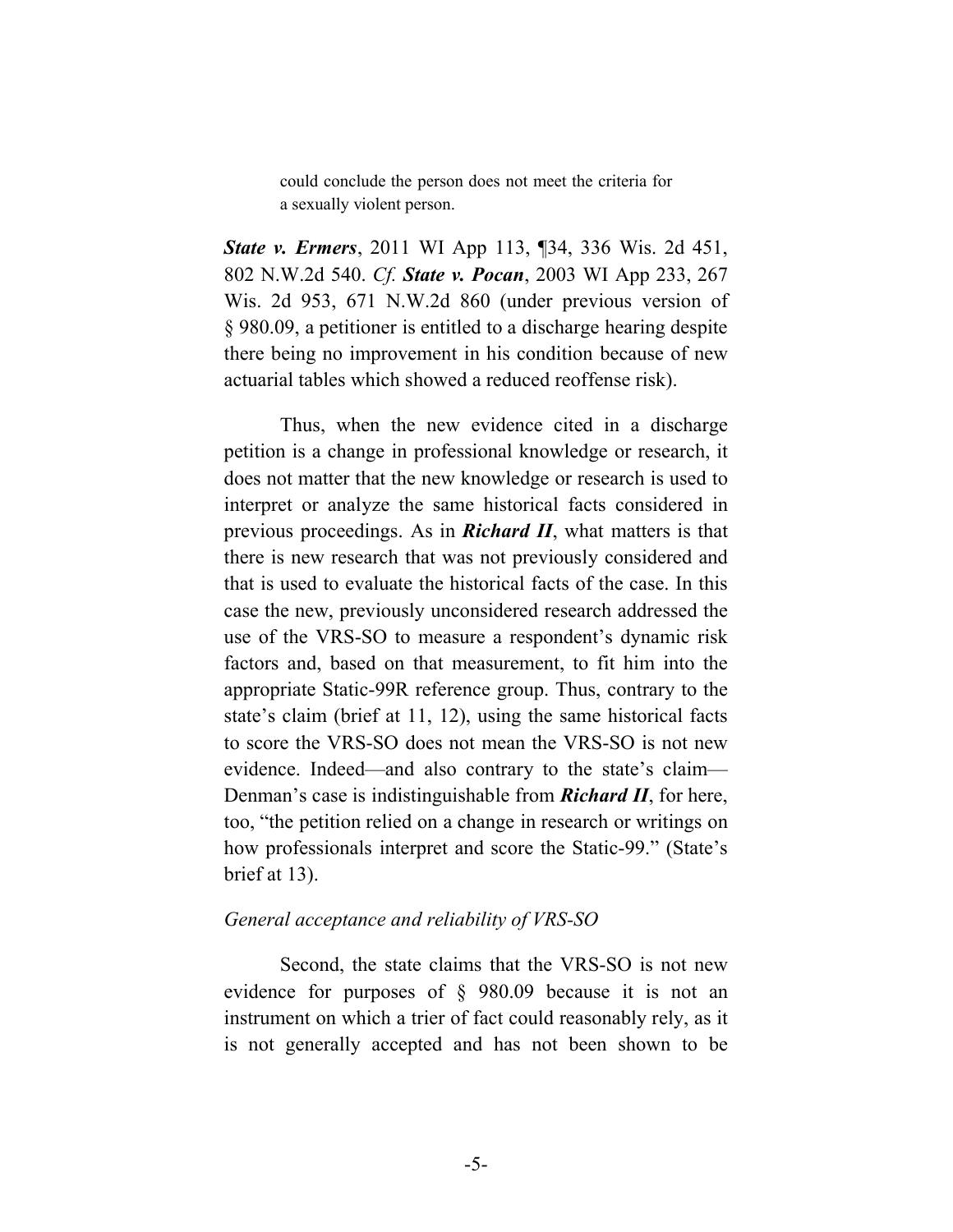reliable. (State's brief at 11-14). This argument is wrong on multiple levels.

As one authority for its claim, the state cites *Arends*, 325 Wis. 2d 1, ¶32, which, according to the state, holds that courts "must consider whether [the new research] is reliable enough for a fact finder to conclude that the petitioner no longer meets the criteria for commitment." (State's brief at 14). But that paragraph in *Arends* says nothing about a court considering the reliability of the new research or knowledge. It simply lists the materials a court may consider during the second step of the petition review process.

The state also cites *Richard II* as authority for its claim, asserting that case should be interpreted to mean that research must be "new, reliable, and respected" to qualify as new evidence. (State's brief at 13). But the state provides no basis whatever for this proposed interpretation. The state's discussion of *Richard II* on this point consists of four conclusory sentences that offer no reasoning in support of its interpretation and is devoid of quotations from, or even citations to, the decision. A careful reading of the decision finds no references to general acceptance or reliability or to similar concepts that would support the state's interpretation.

So *Arends* and *Richard II* do not support the state's claim that a judge should consider the general acceptance and reliability of new research cited in a discharge petition. In fact, none of the cases interpreting § 980.09 support that notion, and for good reason: For ch. 980 respondents like Denman, general acceptance and reliability are not material to the *admissibility* of the new research; thus, they are not material to whether a discharge petition is supported by new evidence.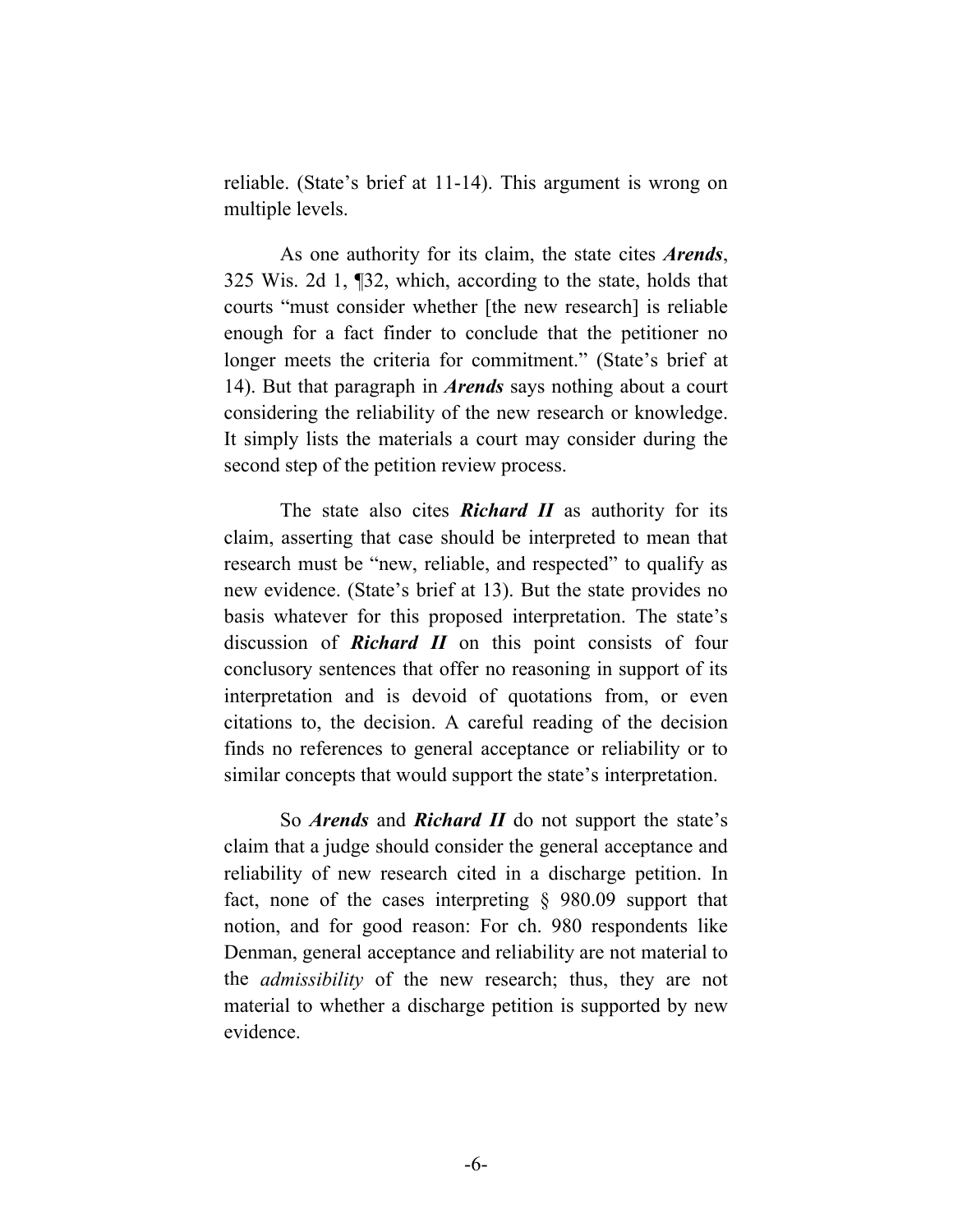Up until recently, the admissibility of scientific testimony or evidence in Wisconsin has not depended on its general acceptance or its reliability. *State v. Peters,* 192 Wis. 2d 674, 688, 534 N.W.2d 867 (Ct. App. 1995). Wisconsin repudiated the general acceptance test in favor of the relevancy test 40 years ago in *Watson v. State,* 64 Wis. 2d 264, 273-74, 219 N.W.2d 398 (1974). And because we adopted the relevancy test, our standard for expert testimony was also unaffected by the reliability standards articulated in *Daubert v. Merrell Dow Pharmaceuticals, Inc.*, 509 U.S. 579 (1992). *Peters,* 192 Wis. 2d at 687.

While the rules of evidence were amended by 2011 Wis. Act 2 to adopt the *Daubert* standard, the initial applicability of the amendments the *Daubert* standard does not apply in ch. 980 cases in which the original petition was filed before February 1, 2011. *State v. Alger*, 2015 WI 3, ¶¶2, 4, Wis. 2d , N.W.2d . The petition in Denman's case was filed in 1997. (1). Thus, all proceedings in this case are governed by the basic relevancy test.

Under the relevancy test, general acceptance and reliability are not predicates to admission, but grist for crossexamination and a weight and credibility issue for the fact finder. *Peters*, 192 Wis. 2d at 688, 690 (relevant scientific evidence is admissible in Wisconsin "regardless of the scientific principle that underlies the evidence" and whether that evidence or testimony is accepted or believed "is a question of credibility for the finder of fact, but it clearly is admissible."). Thus, it is meritless to claim that the VRS-SO can not be new evidence unless it is generally accepted and shown to be reliable.

Interspersed with its argument about general acceptance and reliability is the state's claim that a court is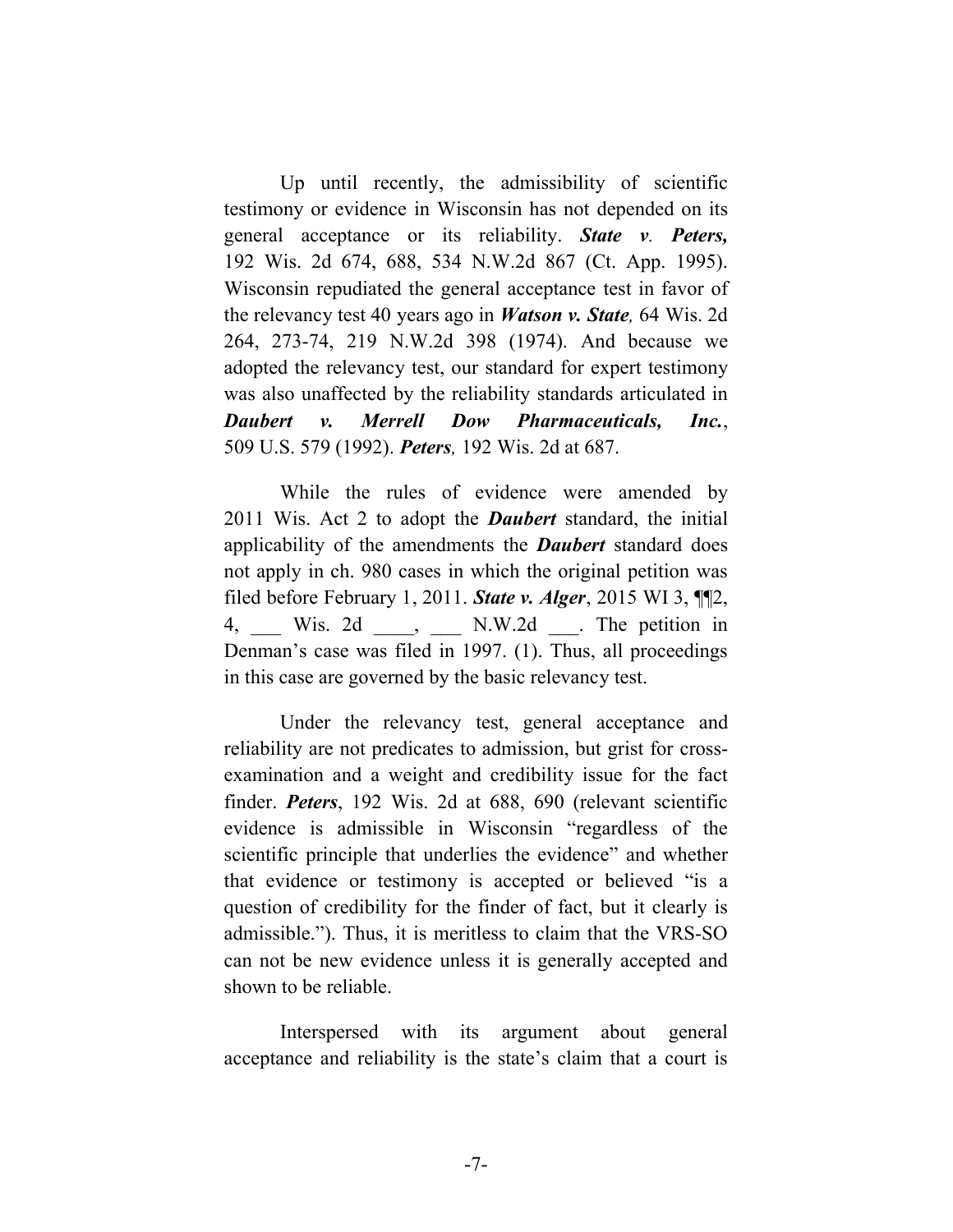"free to weigh" the report supporting a discharge petition. (State's brief at 5, 14). For this it cites *State v. Schulpius*, 2012 WI App 134, ¶28, 345 Wis. 2d 351, 825 N.W.2d 311. "Free to weigh" overstates the matter, however, for the discussion of this point in *Schulpius* is an application of the controlling statement in *Arends* that "[t]he court's determination that a court or jury could conclude in the petitioner's favor must be based on facts upon which a trier of fact could reasonably rely." *Arends*, 325 Wis. 2d 1, ¶39. As the court explained in *Arends*:

> For example, if the evidence shows the expert is not qualified to make a psychological determination, or that the expert's report was based on a misunderstanding or misapplication of the proper definition of a sexually violent person, the court must deny the petition without a discharge hearing despite the report's stated conclusion.

*Id.* A footnote to this statement provided three other examples where the court properly determined that a trier of fact could not reasonably rely on the expert's opinion. *Id.*, ¶39 n.21.

Here, the state does not argue, and there is nothing in the record to suggest, that Subramanian is not qualified to render an opinion or that she misapplied or misunderstood the law in reaching that opinion. The other examples listed in the *Arends* footnote are equally inapplicable: Subramanian's opinion is not based solely on historical facts and expert knowledge already considered in a prior proceeding; and she did not conclude that Denman was still a sexually violent person. *Cf. State v. Kruse*, 2006 WI App 179, 296 Wis. 2d 130, 722 N.W.2d 742; *State v. Fowler*, 2005 WI App 41, 279 Wis. 2d 459, 694 N.W.2d 446; *State v. Thiel*, 2004 WI App 140, 275 Wis. 2d 421, 685 N.W.2d 890. There is, therefore, no basis for concluding that Subramanian's use of the VRS-SO is not a fact on which a trier of fact could reasonably rely.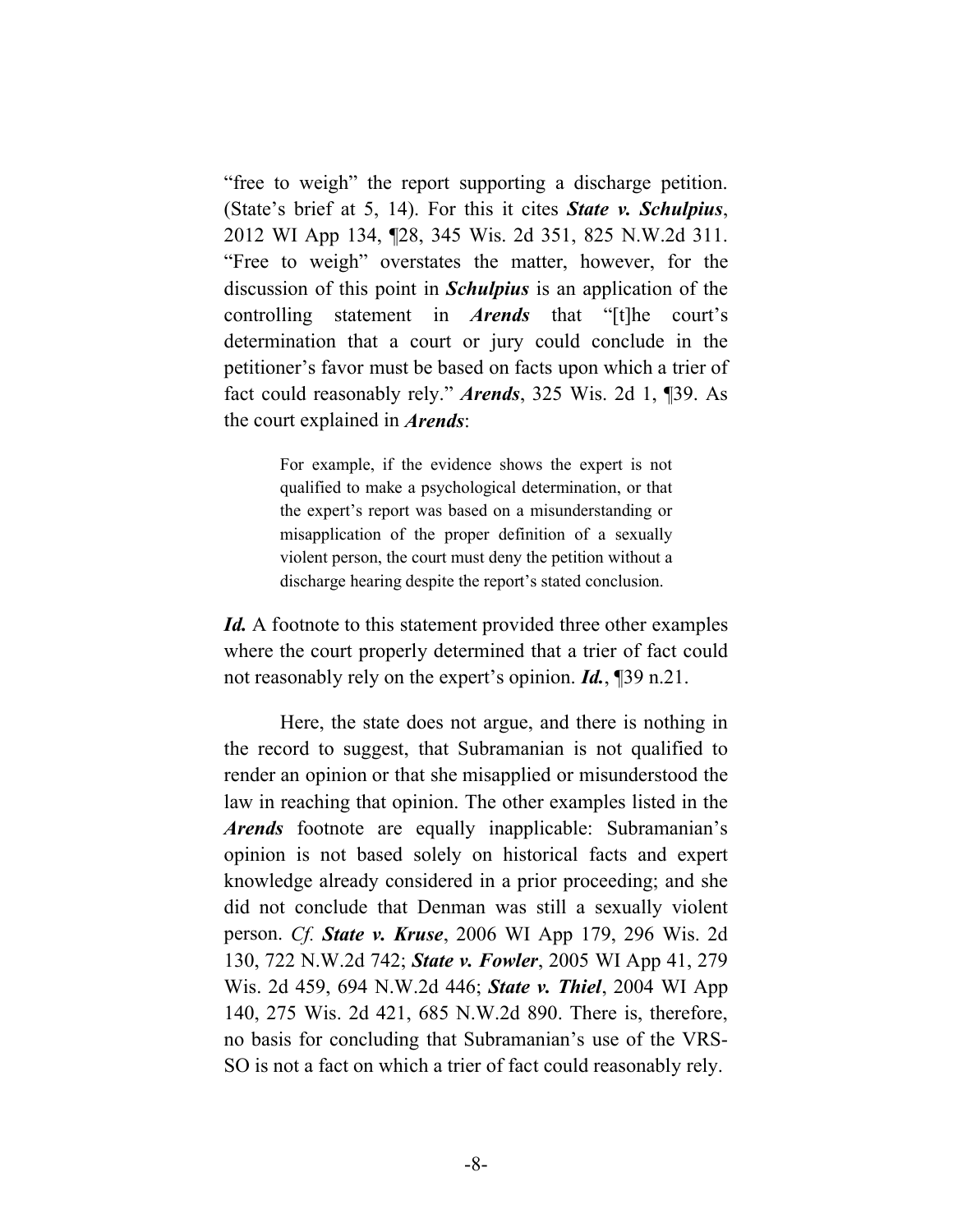One more point on the VRS-SO's general acceptance and reliability. As is evident from the research cited by Subramanian (168:9-10 and nn. 2 and 3), the researchers recommending the use of the VRS-SO (and similar tools) to find the appropriate Static-99R reference group are part of the Static-99 development group. *See* R.K. Hanson, D. Thornton, L.-M. Helmus, and K.M. Babchishin, *What Sexual Recidivism Rates Are Associated with Static-99R and Static-2002R Scores?*, Sexual Abuse: A Journal of Research and Treatment (Jan. 15, 2015) (in press), at  $7<sup>2</sup>$  In fact, the latest Static-99R Evaluator's Workbook includes a report-writing template that expressly refers to the use of the VRS-SO to find the right reference group. A. Phenix, L.-M. Helmus, & R.K. Hanson, *Static-99R & Static-2002R Evaluator's Handbook* (Jan. 1, 2015), at  $29<sup>3</sup>$ . The state extols the Static-99 as "highly respected and relied upon" (brief at 13), and it seems highly unlikely the developers of that instrument would consider using the VRS-SO as an aid to applying the Static-99 if they deemed it unacceptable or unreliable.

Finally, the state argues in passing that Denman has failed to explain why a reasonable fact finder could conclude he does not meet the criteria for commitment based on Subramanian's application of the new research. (State's brief at 13). As argued in Denman's brief-in-chief (at 21), using the VRS-SO as part of a new method of risk assessment, Subramanian placed Denman in a different reference group ("nonroutine" (168:10, 16) as opposed to "high risk/needs"

 $\overline{\ }$  2 Page references to this article are to the PDF version at http://amyphenix.com/docs/Hanson\_et\_al\_in\_press\_What\_sexual\_recidi vism\_rates\_are\_associated\_with\_St-99-R\_and\_St-02R\_scores.pdf.

<sup>&</sup>lt;sup>3</sup> This document is not available at the Static-99 Clearinghouse; instead, it is at http://amyphenix.com/docs/Static-99R\_and\_Static-2002R\_Evaluators\_Workbook\_2015\_01\_01.pdf.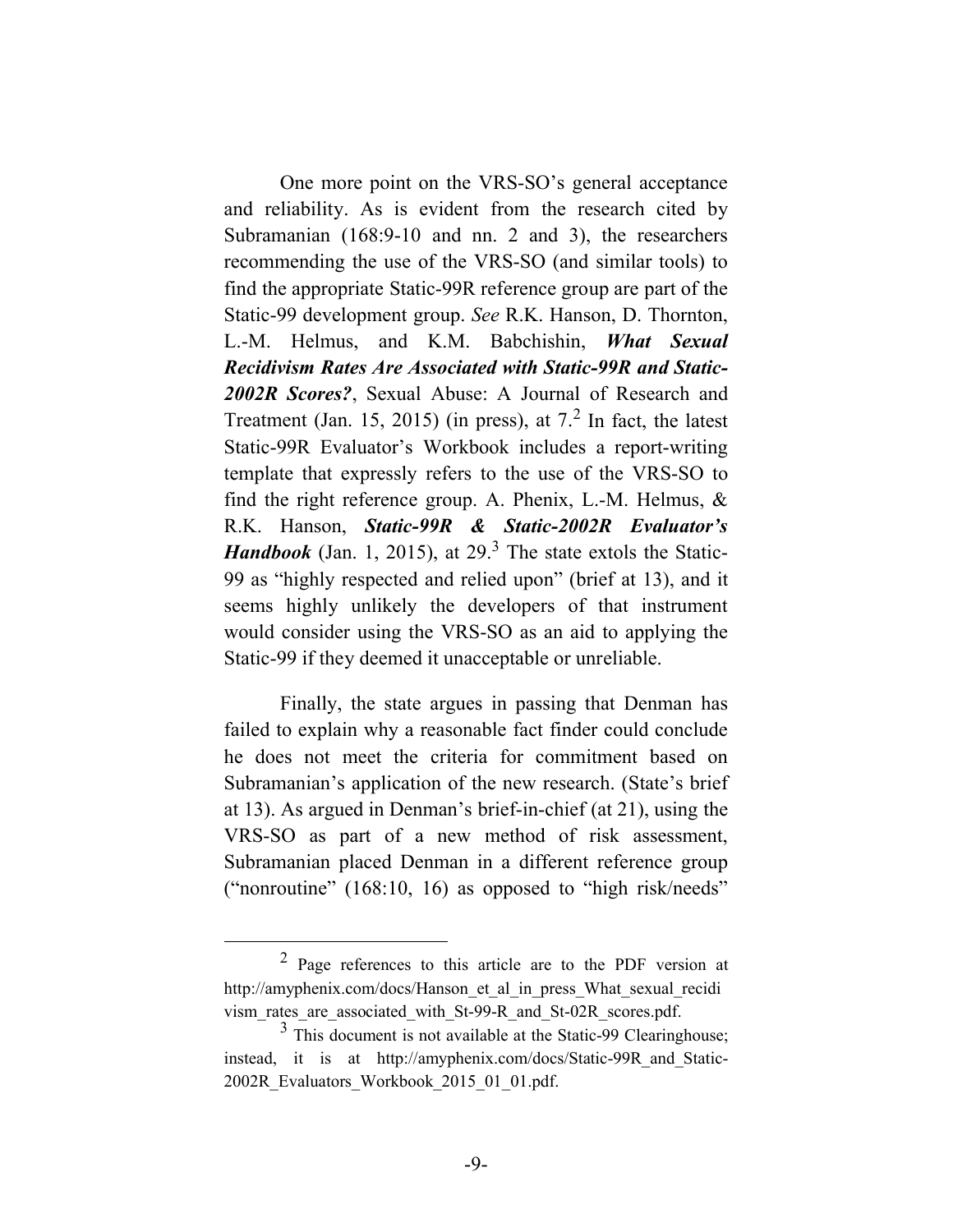(155:Ex. 13 at 10)) and concluded a lower risk estimate applied  $(20\%$  over five years, 28% over 10 years  $(168.9, 16)$ versus 25% over five years, 36% over 10 years (155:Ex. 13 at 10)). And, by virtue of her scoring of the VRS-SO, she has already taken account of most, if not all, the dynamic factors that might, in an evaluator's clinical judgment, add to (or subtract from, or leave unchanged) the risk estimate based solely on the Static-99R score.

The use of the VRS-SO provides a better gauge of Denman's recidivism risk than using unstructured clinical judgment to decide which reference group is appropriate. Indeed, the Static-99 developers recommend use of tools like the VRS-SO in making Static-99R reference group decisions precisely because they believe that approach is superior to using clinical judgment to make that decision. Hanson, *et al.*, *Sexual Recidivism Rates*, at 6-7, 24-25; L. Helmus, R.K. Hanson, D. Thornton, K.M. Babchishin, & A.J.R. Harris, *Absolute Recidivism Rates Predicted by Static-99R and Static-2002R Sex Offender Risk Assessment Tools Vary Across Samples: A Meta-Analysis*, 39 Criminal Justice & Behavior 1148, 1167  $(2012)^4$  Given the new research justifying the use of an instrument like the VRS-SO and the assertion—if believed—that it yields a more accurate risk assessment, a fact finder could conclude based on this new research information that Denman no longer meets the standard of dangerousness required for commitment.

 $\overline{4}$  Copy available at http://www.static99.org/pdfdocs/Research-HelmusEtAl(2012)ActuarialBaseRateVariability-2013-10-25.pdf.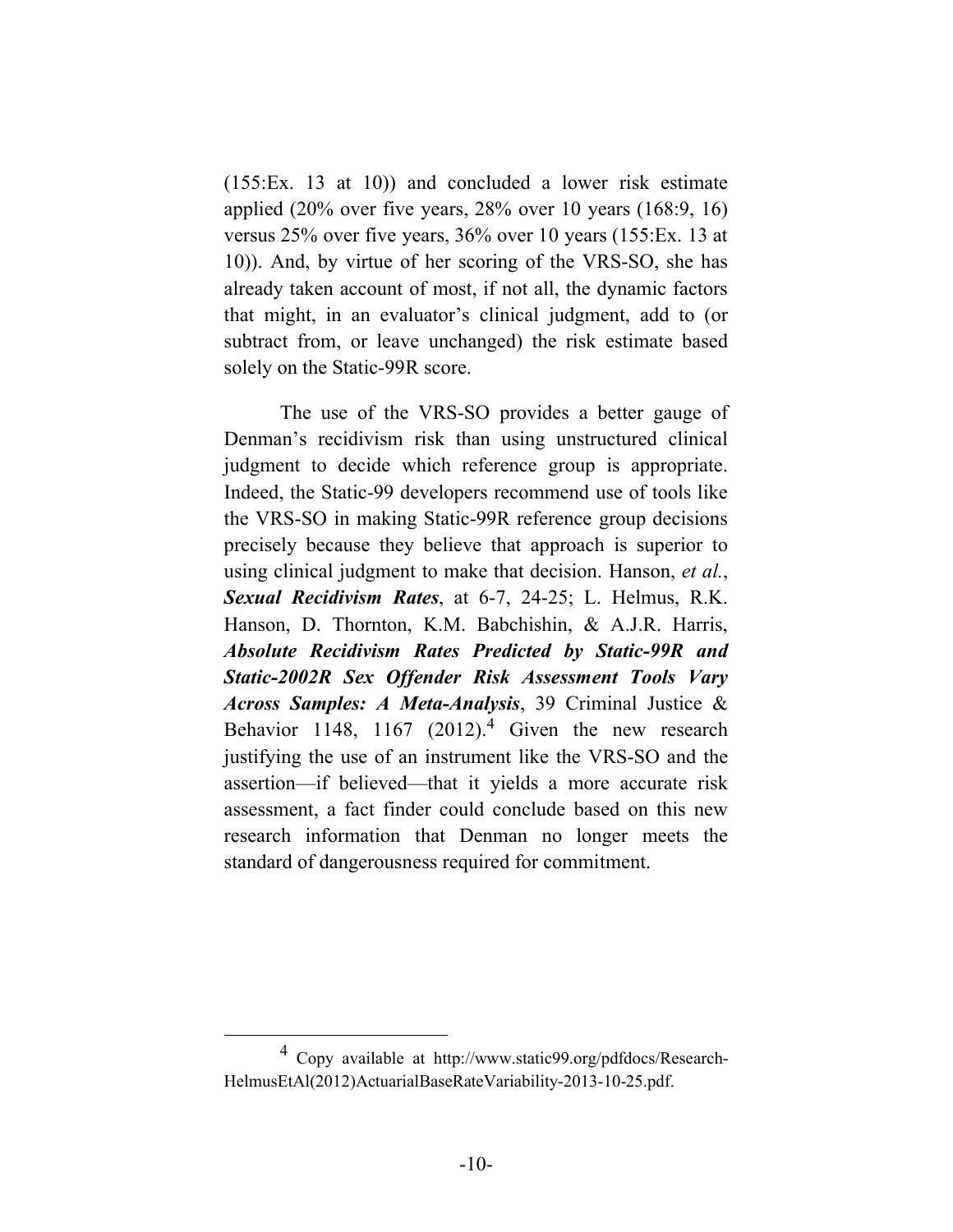#### **CONCLUSION**

For the reasons given above and in Denman's brief-inchief, this court should reverse the circuit court's order denying Denman a discharge hearing and remand the case to the circuit court with instructions to conduct a discharge hearing.

Dated this 5<sup>th</sup> day of February, 2015.

Respectfully submitted,

JEFREN E. OLSEN Assistant State Public Defender State Bar No. 1012235

Office of the State Public Defender Post Office Box 7862 Madison, WI 53707-7862 (608) 266-8387 olsenj@opd.wi.gov

Attorney for Respondent-Appellant